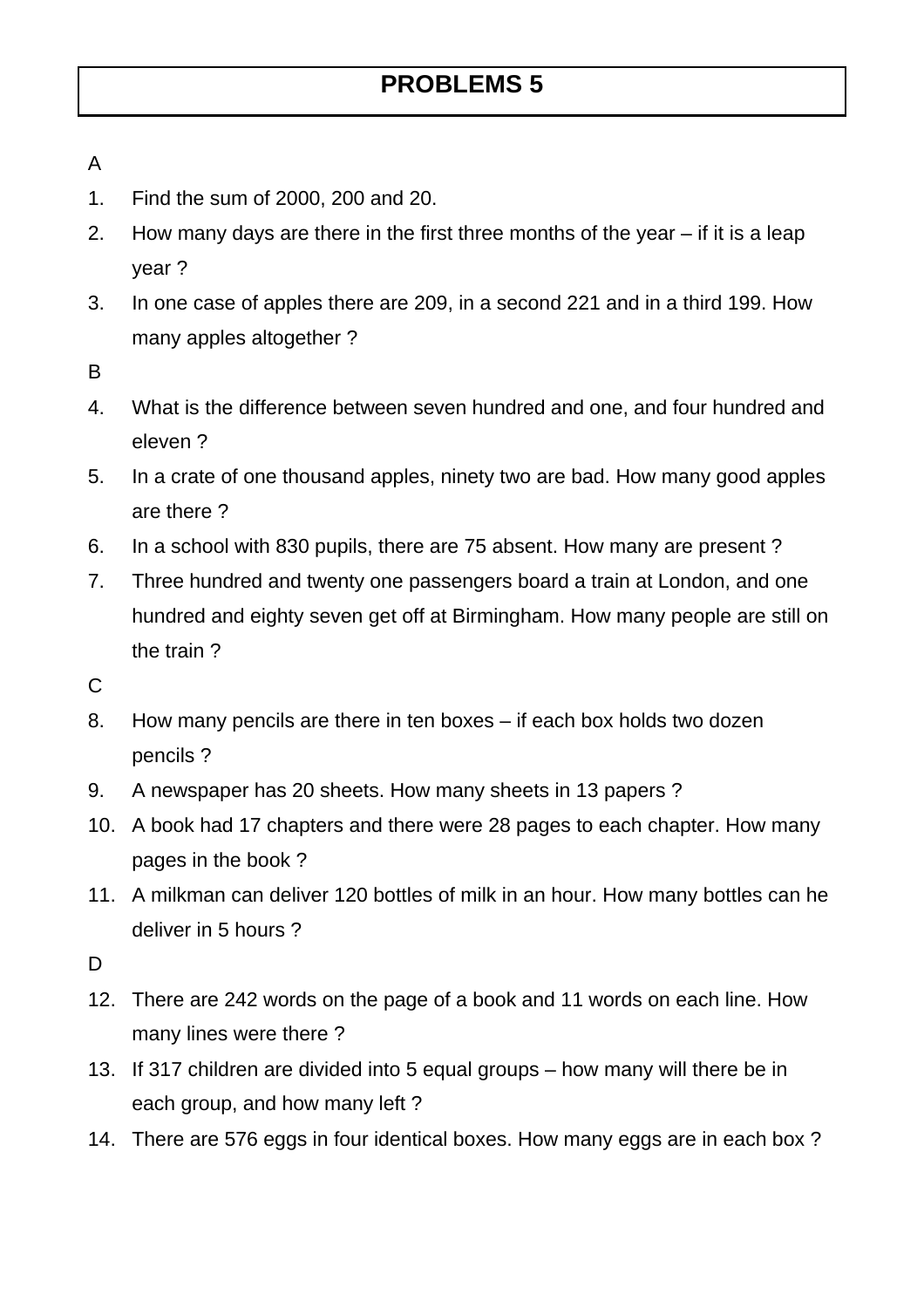## **PROBLEMS 3**

- A
- 1. Add nine, twenty three and thirty eight.
- 2. There are 35 boys and 39 girls in a country school. How many children are there altogether ?
- 3. There are 43 houses on one side of the street and 20 on the other. How many houses are there in the street ?
- 4. There are 24 eggs in one box, 36 in a second box and 60 in a third box. How many eggs altogether ?
- B
- 5. What must be taken from 73 to leave 28 ?
- 6. We ordered ninety six bottles of lemonade for our party and had seventeen left over. How many bottles were used ?
- 7. There wee 200 people at a meeting and 93 of these were men. How many women were there ?
- 8. Take 281 from 346.
- C
- 9. Each child pays 30p to visit a model railway. If there are 25 children how much money was paid ?
- 10. A racing car travels 290 kilometres in one hour. How far will it go in 2 hours ?
- 11. A ship sails 396 kilometres a day. How far will it go in 4 days ?
- 12. A child reads 6 pages of his reading book each day. How many pages will he read in 2 weeks at school ?
- D<sub>1</sub>
- 13. Two number multiplied together give 75. If one of the numbers is 5 what is the other ?
- 14. If a lorry travels 280 kilometres in 5 hours, and goes at a steady speed how many kilometres does it travel in 1 hour ?
- 15. Share 190 foreign stamps equally among 10 boys.
- 16. Place 72 books into 5 equal piles. How many books will be in each pile and how many left ?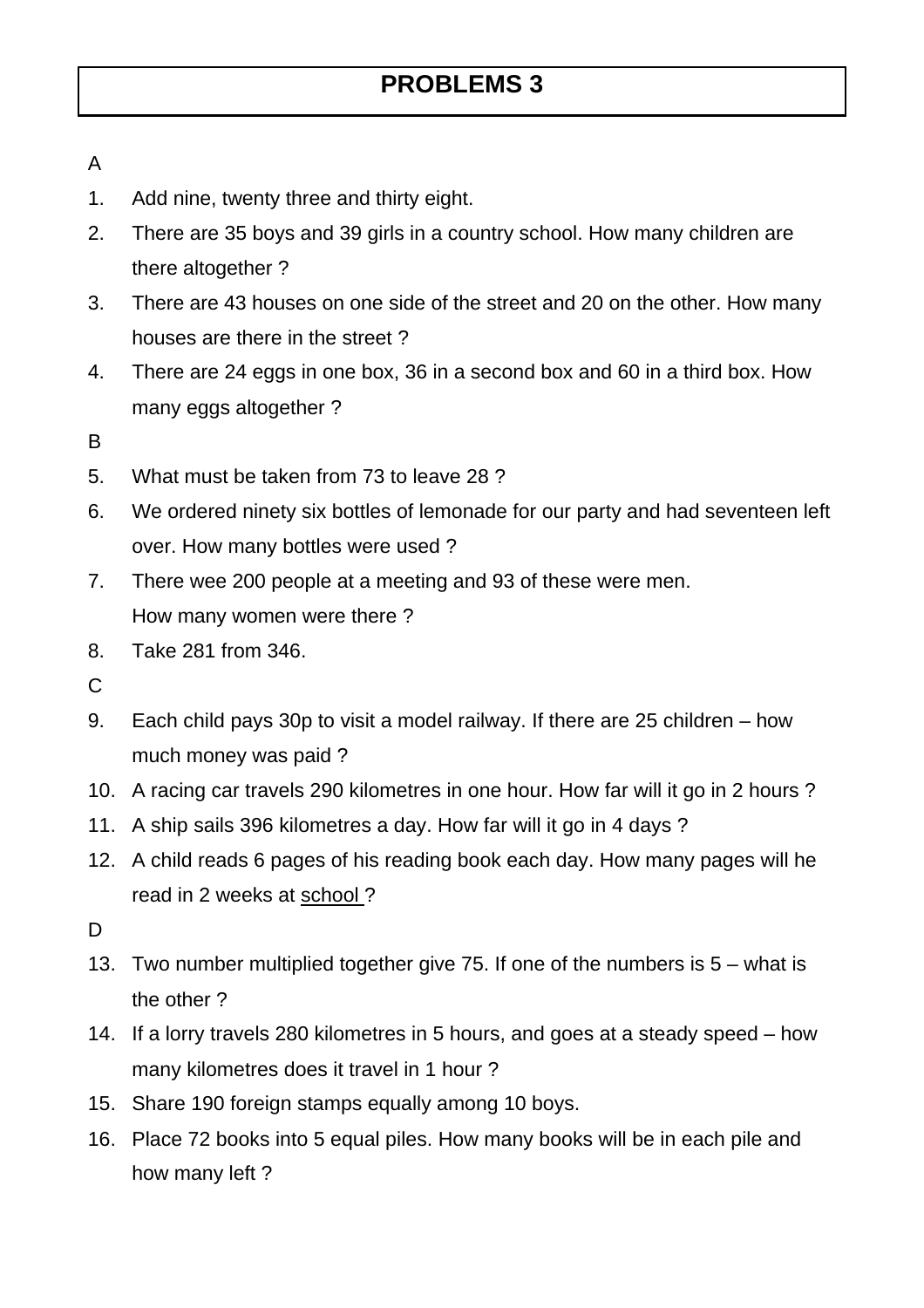## A

- 1. Find the sum of 137, 76 and 5.
- 2. How many days are there in the last three months of the year ?
- 3. Tom bought 50 stamps in one packet, 75 in another and 100 in a third. How many did he get altogether ?
- 4. A ship travelled 400 Kilometres on the first day, 382 Kilometres on the second and 415 on the third. How far had it gone ?
- B
- 5. Last week we used 775 bottles of milk, but this week we used 69 fewer. How many bottles have we used this week ?
- 6. In a large school there are 1028 children, of these 478 are boys. How many are girls ?
- 7. A factory made 907 bicycles last month and 823 this month. How many fewer bicycles did it make this month ?
- 8. Take two hundred and fifty six from eight hundred and twenty four.
- C
- 9. We planted 11 rows of apple trees, with 7 trees in each row. How many trees were there altogether ?
- 10. There are 12 stamps in a row. If I buy a sheet of 11 rows how many stamps do I get ?
- 11. How many needles are there in 16 packets, if there are 10 in each packet ?
- 12. In our school there are 15 classrooms with 23 desks in each. How many desks in the school ?
- D<sub>1</sub>
- 13. How many wooden post, each 2 metres high, can be cut from 197 metres of timber ?
- 14. How many groups of 10 counters can I make from 670 counters ?
- 15. In a large park there were 88 boys playing in football matches, with 11 on each side. How many matches were being played ?